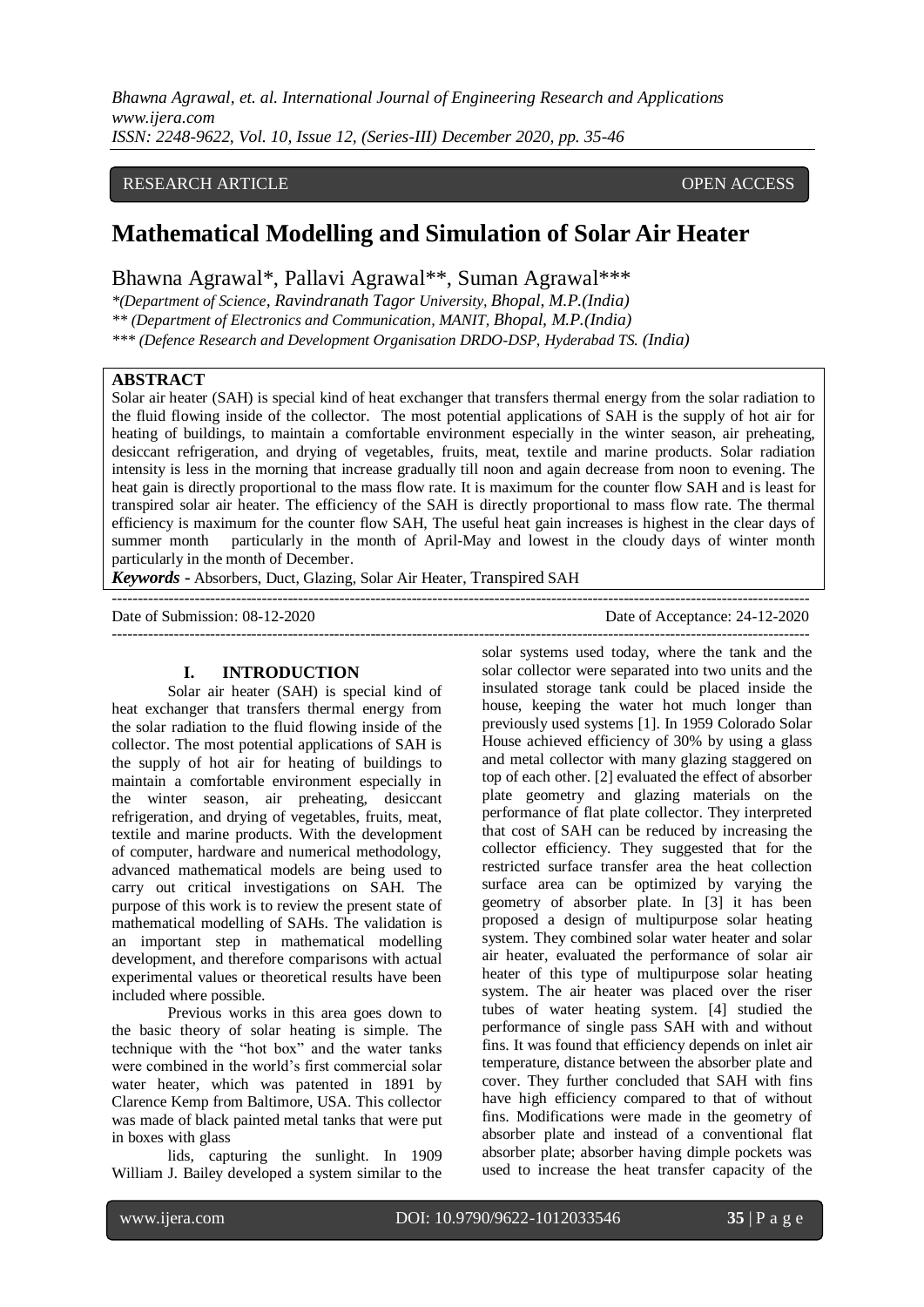system. Based on the comparative study [5] it was concluded that there is significant rise in average surface temperature of absorber plate because of use of dimples in the absorber plate.

### **II. COMPONENTS OF SAH**

Schematic diagram of a solar air heater that converts solar radiation into heat is shown in "Fig 1". The basic principle is that the heat from the warming absorber plate is absorbed by air circulating [6][7] around it. A typical flat plate SAH consists of the following



**Fig.1** Basic SAH Design

- Absorber plate: function of the absorber plate is to absorb maximum solar radiation incident on it and to transfer the absorbed heat to the air flowing along the duct. Material generally used for collector plates include Al, Cu, Au, Mo, Ni, Pt, Ag, stainless steel-304, Ta, Sn, V, and Ti .
- Selective absorber coating: A selective coating is usually applied over absorber plate which helps in improving efficiency by increasing the absorptivity of the absorber plate and decreasing radiative loss.
- Glazing: A glazing (a transparent glass) allow the incident solar radiation for entering the device and substantially restricting infrared energy losses through re-radiation. Glazing materials include glass, plastics, acrylics, fiber glass and other transparent materials.
- Duct/passages: In SAHs, the ducts are used to supply the fresh air and exhaust of warm/hot air by the means of natural and forced convection. The artificial surface roughness provided on the ducts or on the absorber plates of SAHs has a favourable effect on the heat transfer. Because the artificial geometry creates turbulence in laminar sub-layer due to flow separation and reattachment between the two repeated ribs therefore the 'h' increases between the absorber plate and the flowing fluid in a SAH.
- Blower: Fluid motion is dominant to convection heat transfer and concerned with two basic flow classifications i.e forced convection in which fluid motion is generated mechanically by using a fan, blower, pump, etc. and natural convection in

which fluid motion is generated by gravitational fields. The first step in the design of a fan/blower/pump system is the calculation of the quantity of the air to be handled and the amount of heat, which must be imparted to it.

• Insulation: Thermal insulation is the simplest way to prevent heat losses and to achieve economy in energy usage especially in solar thermal systems. Some commonly used thermal insulation materials are as; glass, fibre, alumina silicate, mineral wool and calcium silicate, among which the glass-wool has been noticed to be used as an insulator in SAHS, commonly glass-wool has been found a commonly used insulator in SAHS.

# **III. MATHEMATICAL MODELLING OF TRANSPIRED SAH**

A transpired SAH is a bare (unglazed) collector that heats the ambient air instead of recirculated building air. Transpired solar collectors are usually wall-mounted to capture the lower sun angle in the winter heating months as well as sun reflection off the snow and achieve their optimum performance and return on investment when operating at flow rates of between 72 to 144 m3/hr of collector area [8]. Unglazed transpired collectors can also be roof-mounted for applications in which there is not a suitable south facing wall or for other architectural considerations.

The heated ventilation of a transpired SAH has an effective absorber surface exposed to the solar radiation directly. The absorber plate is made of black painted aluminum sheet having length 2.4 m, width 0.6 m and absorptivity 0.83. The depth of the duct is taken as 7 mm. To minimize the heat loss from the side walls and the back plate of the collector insulation is provided.

The system is inclined at an angle of 35º to the horizontal facing south. The whole system is installed on a stand and blower is used for forced circulation of the air through the duct, between the absorber plate and the insulation. "Fig.3" shows the cross-sectional view along with all necessary nomenclatures.

#### **3.1 Energy balance equation for absorber plate**

The energy balance equations for the absorber plate can be written as:

Rate of heat absorbed by the selective absorber = Heat capacity of selective absorber+ Rate of heat transfer from selective absorber to the fluid by convection + Rate of heat transfer from the selective absorber to the absorber plate by radiation+ Rate of heat loss to ambient air by convection and radiation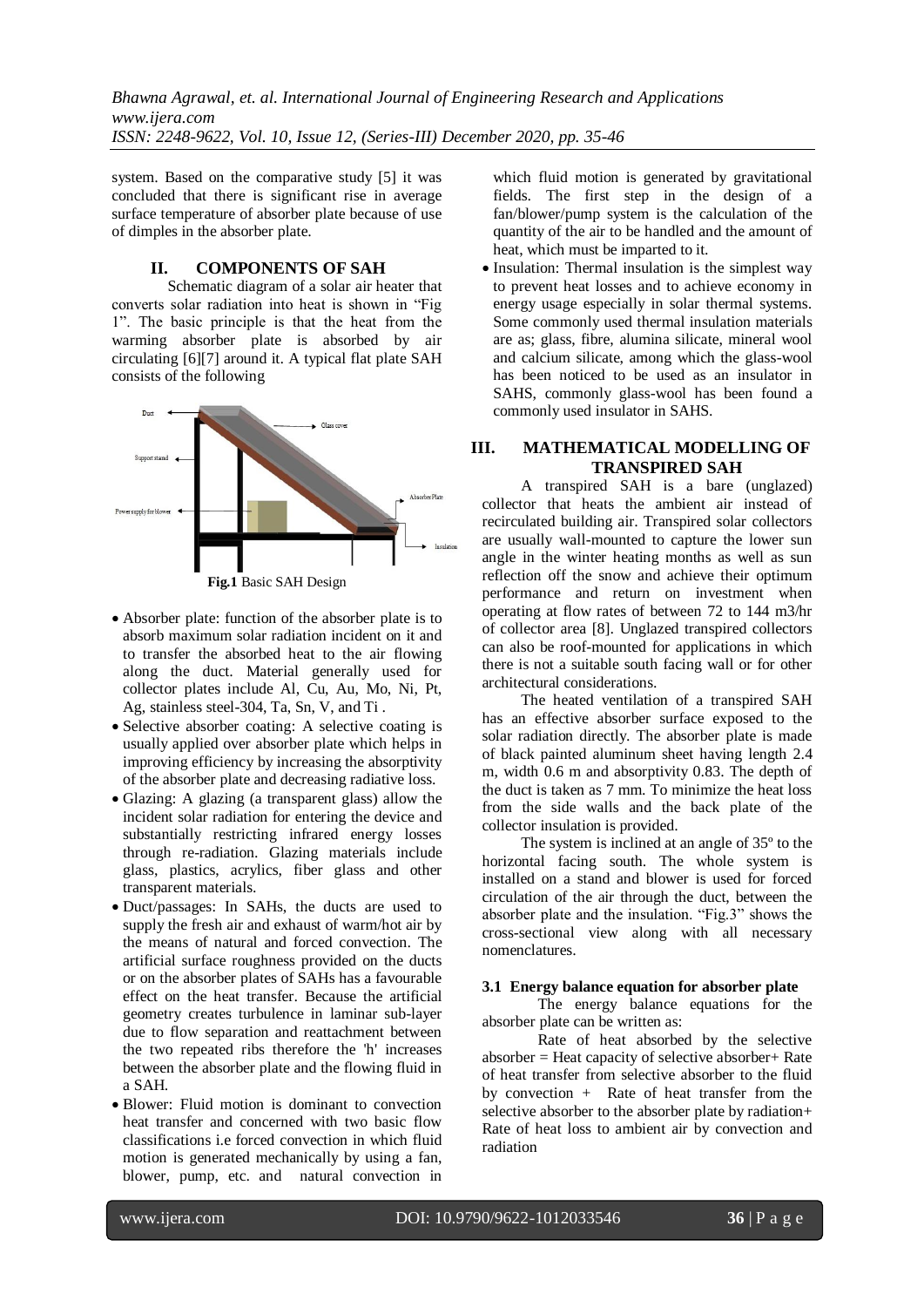*ISSN: 2248-9622, Vol. 10, Issue 12, (Series-III) December 2020, pp. 35-46*

$$
\alpha_{s} I(t) = m_{s} C_{ps} \left( \frac{dT_{s}}{dt} \right) + h_{csf} \left( T_{s} - T_{f} \right) + h_{sp} \left( T_{s} - T_{p} \right) + \left( h_{csa} + h_{ra} \right) \left( T_{s} - T_{a} \right)
$$
\n(1)

Neglecting the heat capacity of the selective absorber and simplifying eqn (1), the temperature of

the glass cover is given by  
\n
$$
T_s = \frac{\alpha_s I(t) + (h_{csa} + h_{rsa})T_a + h_{csf}T_f + h_{rsp}T_p}{h_{csa} + h_{rsa} + h_{csf} + h_{rsp}}
$$
\n(2)

#### **3.2 Energy balance equation for bottom plate**

The energy balance equations for the glass cover can be written as:

 $f^{(t)} = m_i c_n \left( \frac{aT_i}{dt} \right) + b_m (T_i - T_i) + b_m (T_i - T_i) + (b_m + b_m) (T_i - T_i)$ <br>
deglecting the heat capacity of the select<br>
besorber and simplifying eqn (1), the temperature<br>
legeting the heat capacity of the select<br>
besorber as ignoring Rate of heat transfer from the selective absorber to the bottom plate by radiation =Heat capacity of bottom plate  $+$  Rate of heat convected to the fluid by

bottom plate + Bottom loss  
\n
$$
h_{rsp} (T_s - T_p) = m_p C_{pp} \left( \frac{dT_p}{dt} \right) + h_{cpf} (T_p - T_f) + U_b (T_p - T_a)
$$
\n(3)

#### **3.3 Energy balance equation for air flowing in the duct**

The energy balance equation for the air flowing through the duct can be written as:

Rate of heat transfer from selective absorber to the fluid by convection + Rate of heat convected to the fluid by bottom plate = Heat capacity of the air  $+$ heat gain

heat gain  
\n
$$
h_{\text{cyl}}(T_s - T_f) + h_{\text{cyl}}(T_p - T_f) = \rho_f t_f C_{\text{pl}} \left( \frac{dT_f}{dt} \right) + \frac{m_f C_{\text{pl}}}{W} \left( \frac{dT_f}{dx} \right)
$$
\n(4)

where  $m_f = \rho_f t_f W V_f$  Neglecting the heat capacity of the air flowing through the duct and eliminating,  $T_s$  and  $T_p$ 

$$
m_{f}C_{pf} \frac{\partial T_{f}}{\partial x} = WF \left[ \alpha_{s}I(t) - U_{L}(T_{f} - T_{a}) \right] \tag{5}
$$

where  $F'$  and  $U_L$  are the collector efficiency factor and

Overall heat transfer coefficient Collector efficiency

factor (F') is given by  
\n
$$
F' = \frac{h_{rep}h_{cpt} + h_{est}U_b + h_{est}h_{rep} + h_{est}h_{epf}}{(U_b + h_{rep} + h_{epf})(h_{ca} + h_{ra} + h_{est} + h_{ep} - (h_{ep})^2}
$$
\n(6)

Overall heat transfer coefficient of the collector  $(U_L)$ is

is  
\n
$$
U_{L} = \frac{(h_{csa} + h_{ras} + U_{b})(h_{csf}h_{cpf} + h_{cyf}h_{top} + h_{csf}h_{top}) + U_{b}(h_{csa} + h_{ras})(h_{cpf} + h_{csf})}{h_{cyf}h_{np} + h_{csf}U_{b} + h_{csf}h_{mp} + h_{cyf}h_{csf}}
$$
\n(7)

The solution of equation is given by<br> $T = T - \left(\frac{\alpha_s I(t)}{2}\right)$ 

$$
\frac{T_f - T_a - \left(\frac{\alpha_s I(t)}{U_L}\right)}{T_B - T_a - \left(\frac{\alpha_s I(t)}{U_L}\right)} = \exp\left(\frac{-U_{.L} F' W x}{m_f C_{.pl}}\right)
$$
\n(8)

Applying boundary conditions in eq,

 $T_f = T_{fi}$  at  $x = 0$  and  $T_f = T_{fo}$  at  $x = L$ , the outlet

temperature is given by  
\n
$$
T_{f\circ} = \left(\frac{\alpha_{r}I(t) + U_{r}T_{a}}{U_{L}}\right)\left[1 - \exp\left(\frac{-U_{L}WF^{T}L}{m_{f}C_{H}}\right)\right] + T_{f\circ}\exp\left(\frac{-U_{L}WF^{T}L}{m_{f}C_{H}}\right)
$$
\n(9)

And mean temperature is given by  
\n
$$
r_{\scriptscriptstyle{f_{\scriptscriptstyle{m}}} = \left(\frac{\alpha_{\scriptscriptstyle{I}}I(t) + U_{\scriptscriptstyle{I}}T_{\scriptscriptstyle{2}}}{U_{\scriptscriptstyle{L}}}\right)\left|1 - \frac{1 - \exp\left(\frac{-U_{\scriptscriptstyle{I}}WF_{\scriptscriptstyle{L}}}{m_{\scriptscriptstyle{I}}C_{\scriptscriptstyle{H}}}\right)}{\left(\frac{-U_{\scriptscriptstyle{I}}WF_{\scriptscriptstyle{L}}}{m_{\scriptscriptstyle{I}}C_{\scriptscriptstyle{H}}}\right)}\right| + T_{\scriptscriptstyle{F}} \exp\left(\frac{-U_{\scriptscriptstyle{I}}WF_{\scriptscriptstyle{L}}}{m_{\scriptscriptstyle{I}}C_{\scriptscriptstyle{H}}}\right)}
$$
\n
$$
(10)
$$

# **IV. MATHEMATICAL MODELLING OF SINGLE GLAZED SAH**

The functioning of glazed SAH is similar to that of transpired SAH. In this system, a glazing [9][10] usually a glass cover is used to increase the efficiency. Glazed solar air heater has a glass cover having an absorptivity of 0.05 and transmissivity of 0.95. The absorber plate is 2.4 m long, 0.6 m wide and has a duct of depth 7 mm. An effective absorber surface made of black painted aluminum sheet having absorptivity of 0.83. The effective area of absorber plate exposed to solar radiation is  $1.44 \text{ m}^2$ . The duct is made from wood and is perfectly insulated. Fig. 4 shows the cross-sectional view along with all necessary nomenclatures The system is inclined at an angle of 35º to the horizontal facing south. The whole system is installed on a stand and blower is used for forced circulation of the air through the duct, between the glass cover and the absorber plate.



Fig. 4 Cross sectional view and nomenclature

#### **4.1 Energy balance equation for glass cover**

The energy balance equations for the glass cover can be written as:

Rate of heat absorbed by the Glass cover  $=$ Heat capacity of glass+ Rate of heat transfer from Glass cover to the fluid by convection  $+$  Rate of heat transfer from the glass cover to the absorber plate by radiation+ Rate of heat loss to ambient air

by convection and radiation  
\n
$$
\alpha_{s}I(t) = m_{s}C_{rs} \left(\frac{dT_{s}}{dt}\right) + h_{\text{cyl}}(T_{s} - T_{f}) + h_{\text{cyl}}(T_{s} - T_{p}) + (h_{\text{cgs}} + h_{\text{rgs}})(T_{s} - T_{a})
$$
\n(11)

Neglecting the heat capacity of the glass cover and simplifying equation, the temperature of the glass cover is given by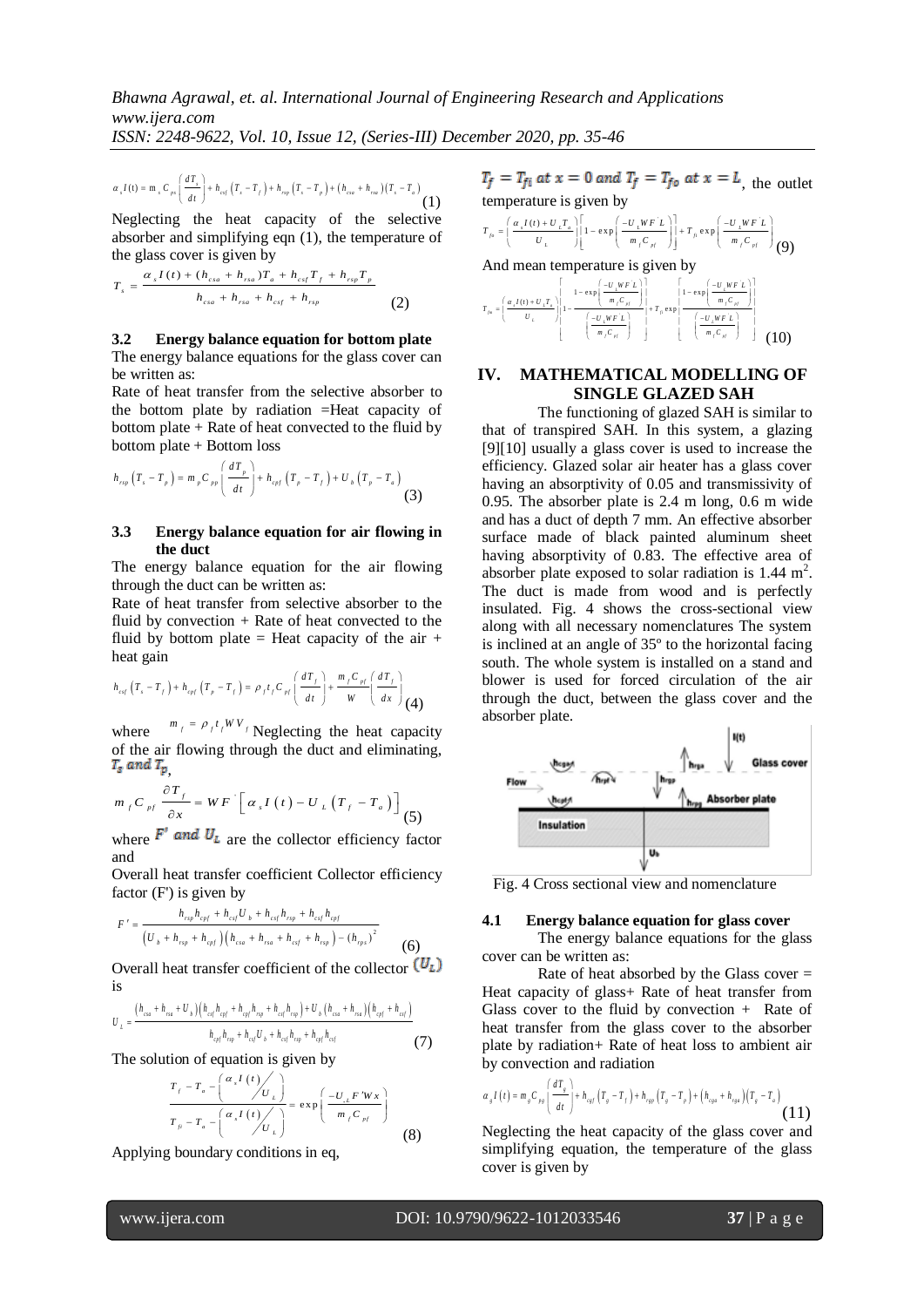$$
T_{g} = \frac{\alpha_{g} I(t) + (h_{cga} + h_{rga}) T_{a} + h_{cgf} T_{f} + h_{rgp} T_{p}}{h_{cga} + h_{rga} + h_{cg} + h_{rgp}} \tag{12}
$$

#### **4.2 Energy balance equation for absorber plate**

The energy balance equations for the absorber plate with insulation can be written as:

Rate of heat absorbed by absorber plate  $+$  Rate of heat transfer from the glass cover to the absorber plate by radiation  $=$  Heat capacity of absorber plate + Rate of heat convected to the fluid from absorber plate + Bottom loss

plate + Bottom loss  
\n
$$
\tau_s \alpha_{\rho} I(t) + h_{\text{sg}} \left( T_s - T_{\rho} \right) = m_{\rho} C_{\rho} \left( \frac{dT_{\rho}}{dt} \right) + h_{\text{cr}} \left( T_{\rho} - T_f \right) + U_{\rho} \left( T_{\rho} - T_a \right) \tag{13}
$$

Neglecting the heat capacity of absorber plate and substituting the value of  $T_a$  from equations the

absorber plate temperature is given by  
\n
$$
\alpha_{s} I(t) h_{rsp} + \alpha_{p} \tau_{s} I(t) (h_{csa} + h_{rsa} + h_{rsp} + h_{csf})
$$
\n
$$
+ \{ (h_{csa} + h_{rsa}) h_{rsp} + (h_{csa} + h_{csf} + h_{rsp} + h_{csf}) U_{b} \} T_{a}
$$
\n
$$
T_{p} = \frac{+ \{ h_{rsp} h_{csf} + (h_{csa} + h_{rsa} + h_{csf} + h_{rsp}) h_{cpf} \} T_{f}}{(h_{csa} + h_{rsa} + h_{csf} + h_{rsp}) (h_{cpf} + h_{rsp} + U_{b}) - h_{rsp}^{2}}
$$
\n(14)

#### **4.3 Energy balance equation for air flowing in the duct**

The energy balance equation for the air flowing through the duct can be written as:

Rate of heat transfer from Glass cover to the fluid by convection + Rate of heat convected to the fluid from absorber plate  $=$  Heat capacity of the air  $+$  heat gain

gain  

$$
h_{\text{csf}}\left(T_{s}-T_{f}\right)+h_{\text{cpf}}\left(T_{p}-T_{f}\right)=\rho_{f}t_{f}C_{\text{pr}}\left(\frac{\partial T_{f}}{\partial t}\right)+\frac{m_{f}C_{\text{pr}}}{W}\frac{\partial T_{f}}{\partial x}
$$
(15)

Where  $m_f = \rho_f t_f W V_f$  Neglecting the heat capacity of the air flowing through the duct and eliminating,  $T_q$  and  $T_p$ ,

$$
m_{f}C_{pf} \frac{\partial T_{f}}{\partial x} = WF \left[ \tau_{g} \alpha_{p} I(t) - U_{L} \left( T_{f} - T_{a} \right) \right] \tag{16}
$$

Where  $F'$  and  $U_L$  are the collector efficiency factor and Overall heat transfer coefficient. Collector

efficiency factor 
$$
(F')
$$
 is given by  
\n
$$
F' = \frac{h_{\text{rps}} h_{\text{csf}} + h_{\text{cpf}} \left( h_{\text{cgs}} + h_{\text{rgs}} \right) + h_{\text{cpf}} h_{\text{rps}} + h_{\text{csf}} h_{\text{cpf}}}{\left( U_b + h_{\text{rsp}} + h_{\text{cpf}} \right) \left( h_{\text{cgs}} + h_{\text{rgs}} + h_{\text{cpf}} + h_{\text{cpf}} + h_{\text{rsp}} \right) - \left( h_{\text{rsp}} \right)^2}
$$
\n(17)

Overall heat transfer coefficient of the collector  $(U_L)$ is given by

$$
U_{L} = \frac{\left(h_{cgs} + h_{rgs} + U_{b}\right)\left(h_{cgf}h_{cpf} + h_{cgf}h_{rgs} + h_{cpf}h_{rgs}\right) + U_{b}\left(h_{cgs} + h_{rgs}\right)\left(h_{cpf} + h_{cgf}\right)}{h_{cpf}\left(h_{cgs} + h_{rgs} + h_{cgf}\right) + h_{cgf}h_{rgs} + h_{csf}h_{rgs}}
$$
(18)

Assuming  $U_L$  and  $F'$  to be constant and applying boundary conditions  $T_f = T_{fi}$  at  $x = 0$ , the solution of

equation is given by  
\n
$$
\frac{T_f - T_a - \left(\frac{\tau_s \alpha_p I(t)}{U_L}\right)}{T_{f_i} - T_a - \left(\frac{\tau_s \alpha_p I(t)}{U_L}\right)} = \exp\left(\frac{-U_{f_i} F' W x}{m_f C_{pf}}\right)}
$$
\n(19)

The outlet fluid temperature is obtained by

substituting 
$$
T_f = T_{fo}
$$
 at  $x = L$   
\n
$$
T_{fo} = \frac{\left(\tau_s \alpha_p I(t) + U_t T_a\right)}{U_L} \left[1 - \exp \frac{\left(-U_L W F\right)}{m_f c_{pf}} L \right] + T_{fo} \exp \left(\frac{-U_L W F L}{m_f c_{pf}}\right)
$$

The mean air temperature is given by  
\n(13)  
\n
$$
\begin{array}{r}\n\text{(13)} \\
\text{at the and} \\
\text{on the} \\
\text{in the} \\
\text{(1.1)}\n\end{array}
$$
\n
$$
\begin{bmatrix}\n\left[1 - \exp\left(\frac{-U_L W F}{m_f c_H}\right)\right] \\
\left[1 - \exp\left(\frac{-U_L W G}{m_f c_H}\right)\right] \\
\left[1 - \exp\left(\frac{-U_L W G}{m_f c_H}\right)\right] \\
\left[1 - \exp\left(\frac{U_L W F}{m_f c_H}\right)\right]\n\end{bmatrix}
$$
\n
$$
\begin{bmatrix}\n\left[1 - \exp\left(\frac{-U_L W G}{m_f c_H}\right)\right] \\
\left[1 - \exp\left(\frac{U_L W F}{m_f c_H}\right)\right] \\
\left[1 - \exp\left(\frac{U_L W F}{m_f c_H}\right)\right]\n\end{bmatrix}
$$
\n(20)

#### **V. MATHEMATICAL MODELLING OF DOUBLE GLAZED SINGLE CHANNEL SAH**

A double glazed SAH is made of two glass covers and a single channel air flow between the second cover and absorber plate, and insulation. The double glazing enhances greenhouse effect and there by efficiency.



(15) (3.16) **Fig.5 Cross sectional view and nomenclature**

(17) and is perfectly insulated. Fig. 5 shows the cross-In double glazed solar air heater with single channel. Both the glass covers are made of same material and have an absorptivity of 0.05 and transmissivity of 0.95. They are placed one below the other with a gap of 5 mm. The absorber plate is 2.4 m long, 0.6 m wide and has a duct of depth 7 mm. An effective absorber surface made of black painted aluminum sheet having absorptivity of 0.83. The effective area of absorber plate exposed to solar radiation is  $1.44 \text{ m}^2$ . The duct is made from wood sectional view along with all necessary nomenclatures.

l

www.ijera.com DOI: 10.9790/9622-1012033546 **38** | P a g e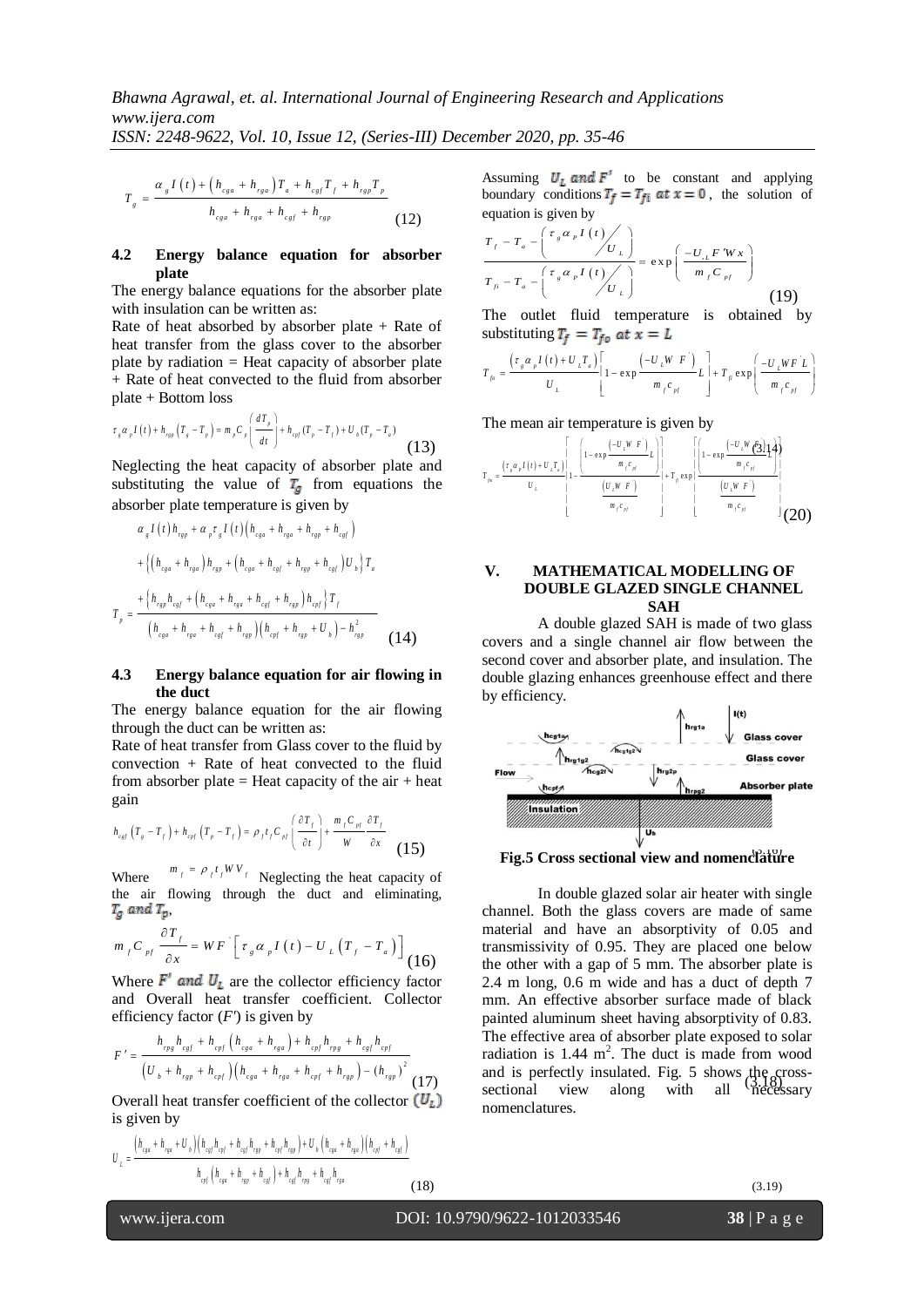#### **5.1 Energy balance equation for top glass cover**

The energy balance equations for the glass cover can be written as:

Rate of heat absorbed by the Glass cover = Heat capacity of glass+ Rate of heat transfer by first glass cover to the second glass by convection + Rate of heat transfer from the first glass cover to second glass cover by radiation+ Rate of heat loss to ambient air by convection and radiation from first glass cover

glass cover  
\n
$$
\alpha_{s1}I(t) = m_{s1}C_{p_{s1}}\left(\frac{dT_s}{dt}\right) + h_{c_{s1s2}}(T_{s1} - T_{s2})
$$
\n
$$
+ h_{r_{s1s2}}(T_{s1} - T_{s2}) + (h_{c_{s1a}} + h_{r_{s1a}})(T_{s1} - T_a)
$$
 (21)

Neglecting the heat capacity of first glass cover and simplifying equation, the temperature of the glass cover is given by

Cover is given by  
\n
$$
T_{g1} = \frac{\alpha_{g1} I(t) + (h_{cgla} + h_{rg1a}) T_a + h_{cg1g2} T_{g2} + h_{rg1g2} T_{g2}}{h_{cg1a} + h_{rg1a} + h_{cg1g2} + h_{rg1g2}}
$$
\n(22)

#### **5.2 Energy balance equation for second glass cover**

The energy balance equations for the glass cover can be written as:Rate of heat absorbed by second glass  $cover = Heat capacity of glass + Rate of heat transfer$ from second glass cover to the fluid by convection  $+$ Rate of heat transfer from second glass cover to the absorber plate by radiation+ Rate of heat received

from first glass cover by convection and radiation  
\n
$$
\tau_{st} \alpha_{s2} I(t) = m_{s2} C_{ps2} \left( \frac{dT_s}{dt} \right) + h_{cs2} \left( T_{s2} - T_f \right) + h_{cs2} \left( T_{s2} - T_s \right) + h_{cs2} \left( T_{s1} - T_{s2} \right)
$$
\n
$$
h_{cs2} \left( T_{s1} - T_{s2} \right) + h_{cs2} \left( T_{s1} - T_{s2} \right) \tag{23}
$$

Neglecting the heat capacity of second glass cover and simplifying eqn (3.25), the temperature of the

glass cover is given by  
\n
$$
T_{g2} = \frac{\alpha_{g2} \tau_{g1} I(t) + h_{cg2} I f f + (h_{cg1g2} + h_{rg1g2}) T_{g1} + h_{rg2p} T_p}{h_{cg2f} + h_{cg1g2} + h_{rg1g2} + h_{rg2p}}
$$
\n(24)

#### **5.3 Energy balance equation for absorber plate**

The energy balance equations for the absorber plate with insulation can be written as:

Rate of heat absorbed by absorber plate=Heat capacity of absorber plate  $+$  Rate of heat convected to the fluid from absorber plate+ Rate of heat radiated to the fluid from absorber plate + Bottom loss

loss  
\n
$$
\alpha_{p^{\tau}z_1 \tau_{z2} I}(t) = m_{p} C_{pp} \left( \frac{dT_{p}}{dt} \right) + h_{opt} (T_{p} - T_{f}) + h_{\eta z2} (T_{p} - T_{z2}) + U_{b} (T_{p} - T_{a})
$$
\n(25)

Neglecting the heat capacity of absorber plate and simplifying equation*,* the temperature of the glass cover is given by

cover is given by  
\n
$$
T_{p} = \frac{\alpha_{p} \tau_{g1} \tau_{g2} I(t) + h_{cpf} T_{f} + h_{rg2p} T_{g2} + U_{b} T_{a}}{U_{b} + h_{cpf} + h_{rg2p}}
$$
\n(26)

### **5.4 Energy balance equation for air flowing in the duct**

The energy balance equation for the air flowing through the duct can be written as:

Rate of heat transfer from Glass cover to the fluid by convection + Rate of heat convected to the fluid from absorber plate  $=$  Heat capacity of the air  $+$  heat gain

(21) gain  
\n
$$
h_{ex2f}(T_{sz}-T_f)+h_{exf}(T_s-T_f)=\rho_f t_f C_{pf}\left(\frac{\partial T_f}{\partial t}\right)+\frac{m_f C_{pf}}{W}\frac{\partial T_f}{\partial x}
$$
\n(27)

Where  $m_f = \rho_f t_f W V_f$ 

Neglecting the heat capacity of the air flowing through the duct and eliminating,  $T_a$  and  $T_p$ ,

$$
\int_{m_{f}C_{pf}} \frac{\partial T_{f}}{\partial x} = WF \left[ (\tau \alpha)_{eff} I(t) - U_{L} (T_{f} - T_{a}) \right]
$$
\n
$$
(\tau \alpha)_{eff} = \frac{\tau_{g} \alpha_{p}}{1 - (1 - \alpha_{p}) \rho_{g}} \qquad \tau_{g} = \frac{\tau_{g1} \tau_{g2}}{1 - \rho_{g1} \rho_{g2}},
$$
\n
$$
\rho_{g} = \rho_{g1} + \frac{\rho_{g2} \tau_{g1}^{2}}{1 - \rho_{g1} \rho_{g2}}, \qquad \alpha_{g} = 1 - \rho_{g} - \tau_{g}
$$
\n
$$
(28)
$$

Where  $F'$  and  $U_L$  are the collector efficiency factor andOverall heat transfer coefficient Collector efficiency factor (F') is given by

by  
\n
$$
F' = \frac{h_{\eta_{g2}}h_{\epsilon_{g2}f} + h_{\varphi f} \left(h_{\epsilon_{g1a}} + h_{\eta_{1a}}\right) \left(h_{\epsilon_{g1g2}} + h_{\eta_{1g2}}\right) + h_{\varphi f} h_{\eta_{g2}} + h_{\epsilon_{g2}f} h_{\varphi f}}{\left(U_{b} + h_{\eta_{g2}} + h_{\varphi f}\right) \left(h_{\epsilon_{g1a}} + h_{\eta_{21a}} + h_{\epsilon_{g1g2}} + h_{\eta_{1g2}} + h_{\varphi f} + h_{\eta_{g2}}\right) - \left(h_{\eta_{g2}}\right)^{2}}
$$
\n(29)

(23) Overall heat transfer coefficient of the collector) is given by

is given by  
\n
$$
\left(h_{c_{g}a} + h_{r_{g}a} + h_{c_{g}1a} + h_{r_{g}1a} + U_{b}\right)\left(h_{c_{g}2f}h_{c_{pf}} + h_{c_{g}2f}h_{r_{pg}2} + h_{c_{pf}}h_{r_{g}2p}\right) +
$$
\n
$$
U_{L} = \frac{U_{b}\left(h_{c_{g}1a} + h_{r_{g}1a}\right)\left(h_{c_{pf}f} + h_{c_{g}2f}\right)\left(h_{r_{g}1g2} + h_{c_{g}1g2}\right)}{h_{c_{g}2f}h_{r_{pg}2} + h_{c_{pf}}\left(h_{c_{g}1a} + h_{r_{g}1a}\right)\left(h_{r_{g}1g2} + h_{c_{g}1g2}\right) + h_{c_{pf}f}h_{r_{pg}2} + h_{c_{g}2f}h_{c_{pf}}}
$$
\n
$$
+ h_{c_{g}2f}\left(h_{c_{g}1a} + h_{r_{g}1g2}\right)\left(h_{c_{g}1a} + h_{r_{g}1a}\right) + h_{r_{g}1a}h_{c_{g}1g2} + h_{r_{g}1g2}h_{c_{g}1a}
$$
\n(30)

Assuming  $U_L$  and  $F'$  to be constant and applying boundary conditions  $T_f = T_{fi}$  at  $x = 0$ , the solution of

equation is given by  
\n
$$
\frac{T_f - T_a - \left(\frac{(\tau \alpha)_{\text{eff}} I(t)}{U_L}\right)}{T_{\text{eff}} - T_a - \left(\frac{(\tau \alpha)_{\text{eff}} I(t)}{U_L}\right)} = \exp\left(\frac{-U_L F' W x}{\dot{m}_f C_{\text{pf}}}\right)}
$$
\n(31)

(25) substituting  $T_f = T_{fo}$  at  $x = L$  (3.27) The outlet fluid temperature is obtained by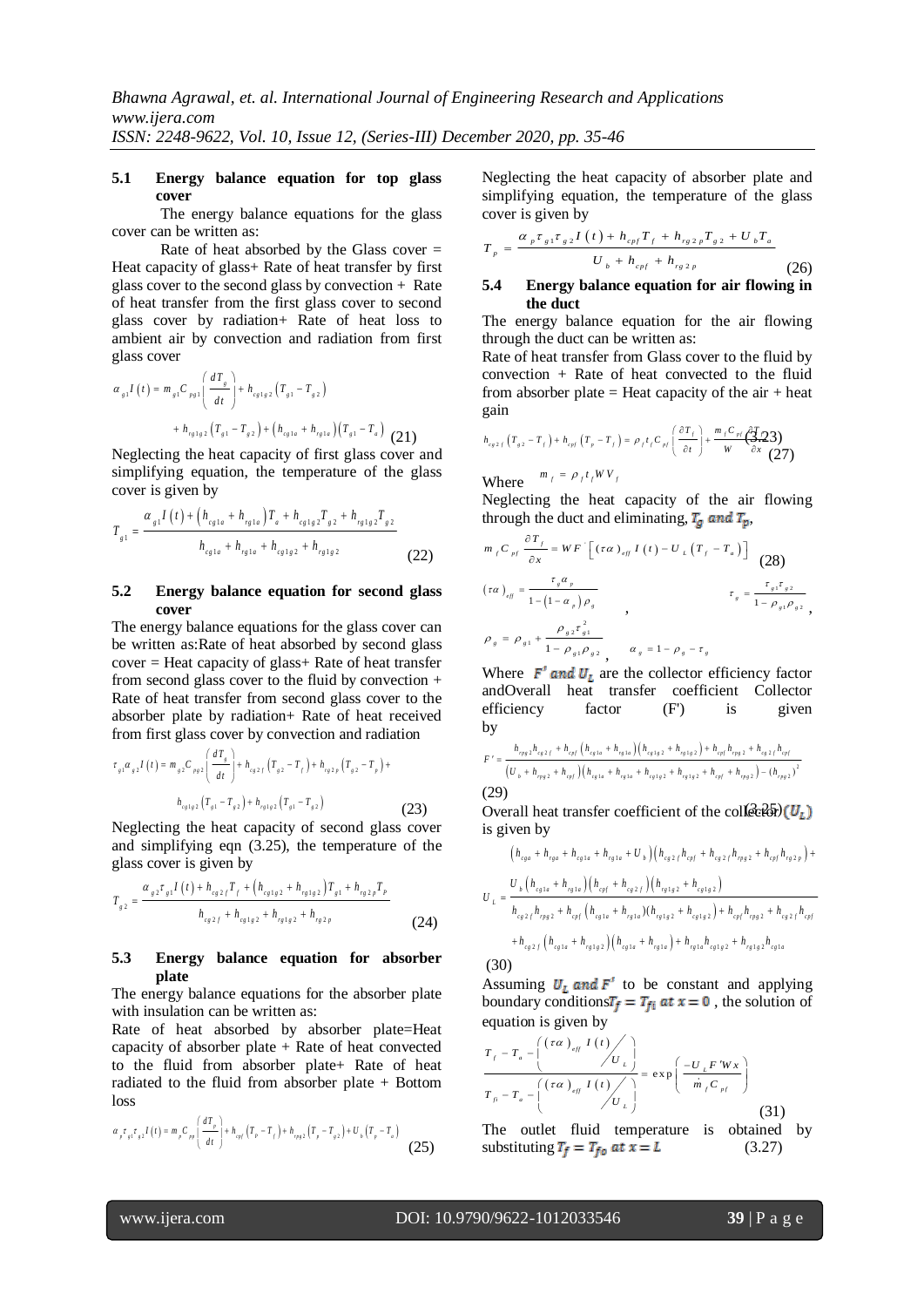$$
T_{j_0} = \frac{\left(\tau_{\varepsilon} \alpha_{\varepsilon} I\left(t\right) + U_{L} T_{\varepsilon}\right)}{U_{L}} \left[1 - \exp\left(\frac{-U_{L} W_{\varepsilon} F}{m_{f} c_{\varepsilon f}} L\right) + T_{\varepsilon} \exp\left(\frac{-U_{L} W F^{'} L}{m_{f} c_{\varepsilon f}}\right)\right]
$$
(32)

#### **VI. MATHEMATICAL MODELLING OF SINGLE GLAZED DOUBLE CHANNEL PARALLEL FLOW SAH**

A single glazed double channel parallel flow SAH designed a glass cover, double air flows between glass cover and absorber plate and between absorber and bottom plates in parallel direction, and with insulation provided. Many papers have investigated this design [11] [12].





 $\frac{1}{w_e} = \frac{\sum_{m} \frac{1}{m_e} \left(1 + b \frac{m_e}{L_e}\right)}{w_e}$ <br>  $\frac{1}{w_e} = \frac{\sum_{m} \frac{1}{m_e} \left(1 + b \frac{m_e}{L_e}\right)}{m_e}$ <br>
1. **MATHEMATICAL**<br>
SINGLE GLAZED D<br>
A single glazed de<br>
A single glazed delse<br>
telveen glass cover and absorber and absorbe A single glazed double channel parallel flow SAH has a glass cover having an absorptivity of 0.05 and transmissivity of 0.95. The absorber plate is 2.4 m long, 0.6 m wide and is placed 5 mm below the glass cover and 7 mm above back plate. The air is made to flow through the 5 mm gap between the glass cover and the absorber plate and also through the 7 mm gap between the absorber plate and the bottom plate. The air flows in parallel direction through the channel. The effective area of absorber plate exposed to solar radiation is  $1.44 \text{ m}^2$ . The system is inclined at an angle of 35º to the horizontal facing south. Fig. 6 shows the crosssectional view along with all necessary nomenclatures.

#### **6.1 Energy balance equation for Glass cover**

The energy balance equations for the glass cover can be written as:

Rate of heat absorbed by the Glass cover  $=$ Heat capacity of glass+ Rate of heat transfer from glass cover to the fluid by convection + Rate of heat transfer from the glass cover to the absorber plate by radiation+ Rate of heat loss to ambient air by

convection and radiation  
\n
$$
\alpha_z I(t) = m_z C_{pq} \left( \frac{dT_z}{dt} \right) + h_{\alpha z1} (T_z - T_{z1}) + h_{\alpha z} (T_z - T_p) + (h_{\alpha z} + h_{\alpha z}) (T_z - T_z)
$$
\n(33)

Neglecting the heat capacity of glass cover and simplifying equation, the temperature of the glass cover is given by

$$
T_{g} = \frac{\left(h_{cga} + h_{rga}\right)T_{a} + h_{cgf1}T_{f1} + h_{rgp}T_{p}}{h_{cga} + h_{rga} + h_{cgf1} + h_{rgp}}
$$
(34)

#### **6.2 Energy balance equation for back plate**

The energy balance equations for the back plate with insulation can be written as:Rate of heat radiated from absorber plate = Bottom loss + Rate of heat convected by the plate to fluid in second channel

channel  

$$
h_{\rho b} (T_p - T_b) = U_b (T_b - T_a) + h_{cb/2} (T_b - T_{f2})
$$
(35)

The temperature of the back plate is given by

$$
T_b = \frac{U_b T_a + h_{cbf2} T_{f2} + h_{rpb} T_p}{U_b + h_{cbf2} + h_{rbp}}
$$
(36)

**6.3 Energy balance equation for absorber plate**

The energy balance equations for the absorber plate can be written as:

Rate of heat absorbed by absorber plate + Rate of heat transfer from the glass cover to the absorber plate by radiation =Heat capacity of absorber plate +Rate of heat convected to the fluid in second channel by absorber plate+ Rate of heat radiated by absorber plate to the bottom plate  $+$  Rate of heat convected to the fluid in first channel by

absorber plate  

$$
\tau_{r} \alpha_{r} I(t) + h_{rsr} (T_{s} - T_{r}) = m_{r} C_{rs} \left( \frac{dT_{r}}{dt} \right) + h_{rsr1} (T_{r} - T_{r2}) + h_{rsr} (T_{r} - T_{s}) + h_{rgr1} (T_{r} - T_{r1})
$$
(37)

Neglecting the heat capacity of absorber plate and substituting the values of  $T_g$  *and*  $T_b$  in equation

above, . The absorber plate temperature is given by  
\n
$$
I(t)\sigma_1\sigma_2 + (h_{\text{cpf1}}\sigma_1 + h_{\text{cgf1}}h_{\text{rgp}})\sigma_2T_{f1} + (h_{\text{cpf2}}\sigma_2 + h_{\text{cbf2}}h_{\text{rpb}})\sigma_1T_{f2}
$$
\n
$$
T_p = \frac{+ (h_{\text{rgp}}(h_{\text{cga}} + h_{\text{rga}})\sigma_2 + h_{\text{rpb}}U_{\text{b}}\sigma_1)T_a}{(h_{\text{cpf1}} + h_{\text{cpf2}})\sigma_1\sigma_2 + h_{\text{rpg}}(h_{\text{cga}} + h_{\text{rga}} + h_{\text{cgf1}})\sigma_2 + h_{\text{rpb}}(U_{\text{b}} + h_{\text{cbf2}})\sigma_1}
$$
\n(38)

where  $\sigma_1 = h_{c_{ga}} + h_{r_{ga}} + h_{c_{gf1}} + h_{r_{gp}}$ ,  $\sigma_2 = U_b + h_{c_{bf2}} + h_{r_{pb}}$ 

#### **6.4 Energy balance equation for air flowing in first channel**

The energy balance equation for the air flowing through the duct can be written as:

Rate of heat convected by glass cover  $+$  Rate of heat convected by the absorber plate = Heat capacity of the air +Heat gain  $\left(\frac{\partial T_f}{\partial T_f}\right)$   $\frac{m_{f1}C_{pf}}{m_{f2}C_{pf}}$ 

the air +Heat gain  
\n
$$
h_{\text{cyl}}(T_s - T_{f1}) + h_{\text{cyl}}(T_p - T_{f1}) = \rho_f t_f C_{pf} \left(\frac{\partial T_f}{\partial t}\right) + \frac{m_{f1} C_{pf}}{W} \frac{\partial T_{f1}}{\partial x}
$$
\n(39)

#### **6.5 Energy balance equation for air flowing in second channel**

The energy balance equation for the air flowing through the duct can be written as: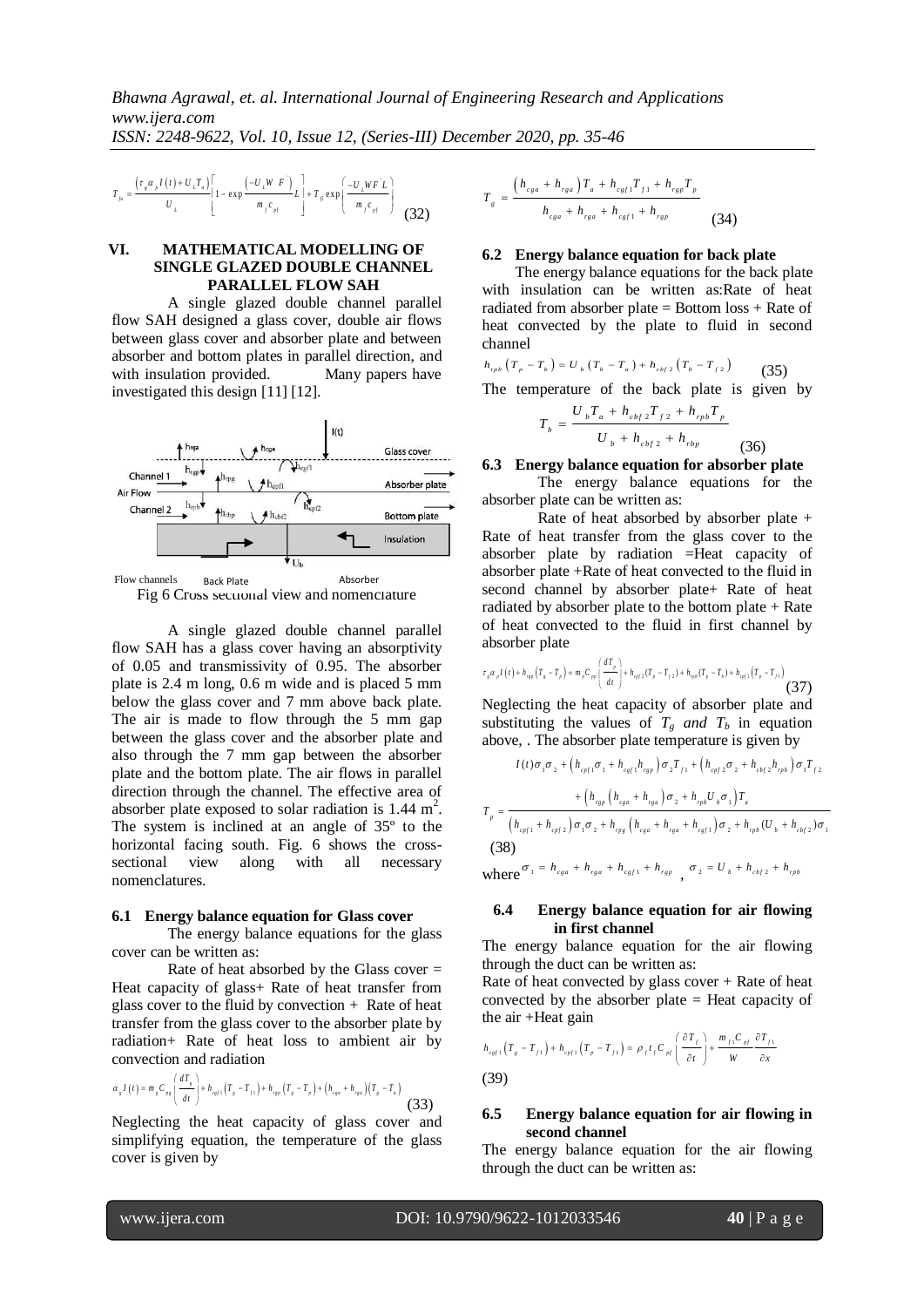# *Bhawna Agrawal, et. al. International Journal of Engineering Research and Applications www.ijera.com*

*ISSN: 2248-9622, Vol. 10, Issue 12, (Series-III) December 2020, pp. 35-46*

Rate of heat convected by absorber plate  $+$  Rate of heat convected by the bottom plate = Heat capacity of the  $air + Heat$  gain

of the air + Heat gain  
\n
$$
h_{cyl2}(T_p - T_{f2}) + h_{cbf2}(T_b - T_{f2}) = \rho_f t_f C_{pl} \left( \frac{\partial T_f}{\partial t} \right) + \frac{m_{f2} C_{pl}}{W} \frac{\partial T_{f2}}{\partial x}
$$
\n(40)

Neglecting the heat capacity of the air and substituting the values of  $T_{\mu}T_{\nu}T_{\nu}$  in equations and

adding them the useful heat gain is given by  
\n
$$
\frac{\partial T_{f1}}{\partial x} + m_{f2}C_{\eta} \frac{\partial T_{f2}}{\partial x} = WF \left[ (\tau \alpha)_{\eta f} I(t) - U_{01}(T_{f1} - T_{\alpha}) - U_{02}(T_{f2} - T_{\alpha}) \right] (41)
$$

Where  $F'$  and  $U_L$  are the collector efficiency factor and overall loss coefficient.

Collector efficiency factor  $(F)$  is given by

Collection of the following equations:

\n
$$
F' = \frac{(h_{cpf1} + h_{cpf2})\sigma_1\sigma_2 + h_{cg1}h_{rgp}\sigma_2 + h_{cbf2}h_{rpb}\sigma_1}{\sigma_3}
$$
\n
$$
U_{01} = \frac{h_{cg1}U_r\sigma_3 + (h_{cpf1}\sigma_1 + h_{cg1}h_{rgp})(h_{rgp}U_r\sigma_2 + h_{rb}U_b\sigma_1)}{[(h_{cpf1} + h_{cpf2})\sigma_1\sigma_2 + h_{cgf1}h_{rgp}\sigma_2 + h_{cbf2}h_{rpb}\sigma_1]\sigma_1}
$$
\n
$$
U_{02} = \frac{h_{cbf2}U_b\sigma_3 + (h_{cpf2}\sigma_2 + h_{cbf2}h_{rpb})(h_{rgp}U_r\sigma_2 + h_{rpb}U_b\sigma_1)}{[(h_{cpf1} + h_{cpf2})\sigma_1\sigma_2 + h_{csf1}h_{rgp}\sigma_2 + h_{cbf2}h_{rpb}\sigma_1]\sigma_1}
$$
\nor, 
$$
J_{03} = (h_{cpf1} + h_{cpf2})\sigma_1\sigma_2 + h_{rgp}(U_r + h_{cgf1})\sigma_2 + h_{rpb}(U_b + h_{cbf2})\sigma_1
$$
\nor, 
$$
J_{03} = (h_{cpf1} + h_{cpf2})\sigma_1\sigma_2 + h_{rgp}(U_r + h_{cgf1})\sigma_2 + h_{rpb}(U_b + h_{cbf2})\sigma_1
$$
\n(45)

$$
\sigma_3 = (h_{\text{opt}} + h_{\text{opt2}}) \sigma_1 \sigma_2 + h_{\text{rep}} (U_1 + h_{\text{est1}}) \sigma_2 + h_{\text{rep}} (U_b + h_{\text{obj2}}) \sigma_1
$$
\nOverall heat transfer coefficient U<sub>L</sub> is given by

 $U_L = U_{01} + U_{02}$  $(46)$ 

Equation (3.43) can be written as

$$
m_{f}C_{pf} \frac{\partial T_{f}}{\partial x} = WF \left[ (\tau \alpha)_{eff} I(t) - U_{L}(T_{f} - T_{a}) \right]
$$
\n(3.49)  
\n
$$
T_{f} = \frac{U_{01}T_{f1} + U_{02}T_{f2}}{U_{L}}
$$
\nWhere

Where

To estimate each convection heat transfer coefficients inside both channels of the collector, it is necessary to calculate the mean values of  $T_f$  and  $T_f$ <sub>2</sub> between the positions of the air inlet and outlet according to these authors recommendation. The values of  $T_f$ <sup>*f* $T_f$ </sup> and  $T_f$ <sup>2</sup> is obtained by differentiating the equations below. By applying boundary conditions;  $T_{f1}(0)=T_{f2}(0)=T_i$  the solution of these

equations are given below  
\n
$$
T_{f1}(x) = K_1 \exp(\alpha_1 x) + K_2 \exp(\alpha_2 x) + C
$$
\n(48)  
\n
$$
T_{f2}(x) = K_1 \exp(\alpha_1 x) - \frac{U_{01}}{U_{02}} K_2 \exp(\alpha_2 x) + D
$$
\n(49)  
\n
$$
\alpha_1 = -\frac{A_c F U_L}{m_f C_{pf} L}
$$
\nwhere  
\n
$$
\alpha_2 = -\frac{A_c F U_L}{m_f C_{pf} L} \left(1 + \frac{U_L U_{12}^{1/2}}{U_{02} U_{01}}\right)
$$

$$
K_{1} = T_{i} - T_{a} - \frac{I(t)\left[\frac{U_{01}U_{02} + U_{L}(U_{12}^{1} + U_{12}^{2})}{U_{01}U_{02} + U_{12}^{1}U_{02} + U_{12}^{2}U_{01}}\right]}{U_{01}U_{02} + U_{12}^{1}U_{02} + U_{12}^{2}U_{01}}\right],
$$
\n
$$
K_{2} = \frac{I(t)\left[\frac{U_{02}(U_{01} - U_{02})}{U_{01}U_{02} + U_{12}^{1}U_{02} + U_{12}^{2}U_{01}}\right]}{U_{01}U_{02} + U_{12}^{1}U_{02} + U_{12}^{2}U_{01}}\right]}.
$$
\n
$$
C = T_{a} + \left(\frac{U_{02} + U_{12}^{1} + U_{12}^{2}U_{02} + U_{12}^{2}U_{01}}{U_{01}U_{02} + U_{12}^{1}U_{02} + U_{12}^{2}U_{01}}\right)I(t)
$$
\n
$$
D = T_{a} + \left(\frac{U_{01} + U_{12}^{1} + U_{12}^{2}U_{02} + U_{12}^{2}U_{01}}{U_{02} + U_{12}^{1}U_{02} + U_{12}^{2}U_{01}}\right)I(t)
$$
\n
$$
F_{1} = \frac{h_{cpf1}\sigma_{1}\sigma_{2} + h_{csf1}h_{rgb}\sigma_{2}}{\sigma_{3}}, \qquad F_{2} = \frac{h_{cpf2}\sigma_{1}\sigma_{2} + h_{cbf2}h_{rp}\sigma_{1}}{\sigma_{3}}
$$
\n
$$
U_{01} = \frac{F U_{01}}{F_{1}}, \qquad U_{02} = \frac{F U_{02}}{F_{2}}, \qquad U_{12}^{1} = \frac{h_{cpf2}\sigma_{2} + h_{cbf2}h_{rp}\sigma_{1}}{\sigma_{2}},
$$
\n
$$
U_{12}^{2} = \frac{h_{cpf1}\sigma_{1} + h_{csf1}h_{rgb}}{F_{12}}
$$

 $\sigma_{_1}$ Outlet air temperature is obtained by differentiating eqn (4.49) and the

solution of equation is given by  
\n
$$
\frac{T_f - T_a - \left(\frac{(\tau \alpha)_{eff} I(t)}{U_L}\right)}{T_B - T_a - \left(\frac{(\tau \alpha)_{eff} I(t)}{U_L}\right)} = \exp\left(\frac{-U_L F' W x}{m_f C_{pf}}\right)}
$$
\n(51)

The outlet fluid temperature is obtained by

substituting 
$$
f = I_{fo}
$$
 at  $x = L$   
\n
$$
T_{fo} = \frac{\left(\tau_s a_p I(t) + U_L T_s\right)}{U_L} \left[1 - \exp\frac{\left(-U_L W F\right)}{m_f c_{pf}} L \right] + T_{fo} \exp\left(\frac{-U_L W F L}{m_f c_{pf}}\right)
$$
\n(52)

#### **VII. MATHEMATICAL MODELLING OF SINGLE GLAZED DOUBLE CHANNEL COUNTER FLOW SAH**

A single glazed double channel counter flow SAH designed a glass cover, double air flows between glass cover and absorber plate and between absorber and bottom plates in opposite direction, and with insulation provided.



In a single glazed double channel counter flow SAH, the absorber plate is 2.4 m long, 0.6 m wide and is placed 5 mm below the glass cover and 7 mm above back plate. The air is made to flow first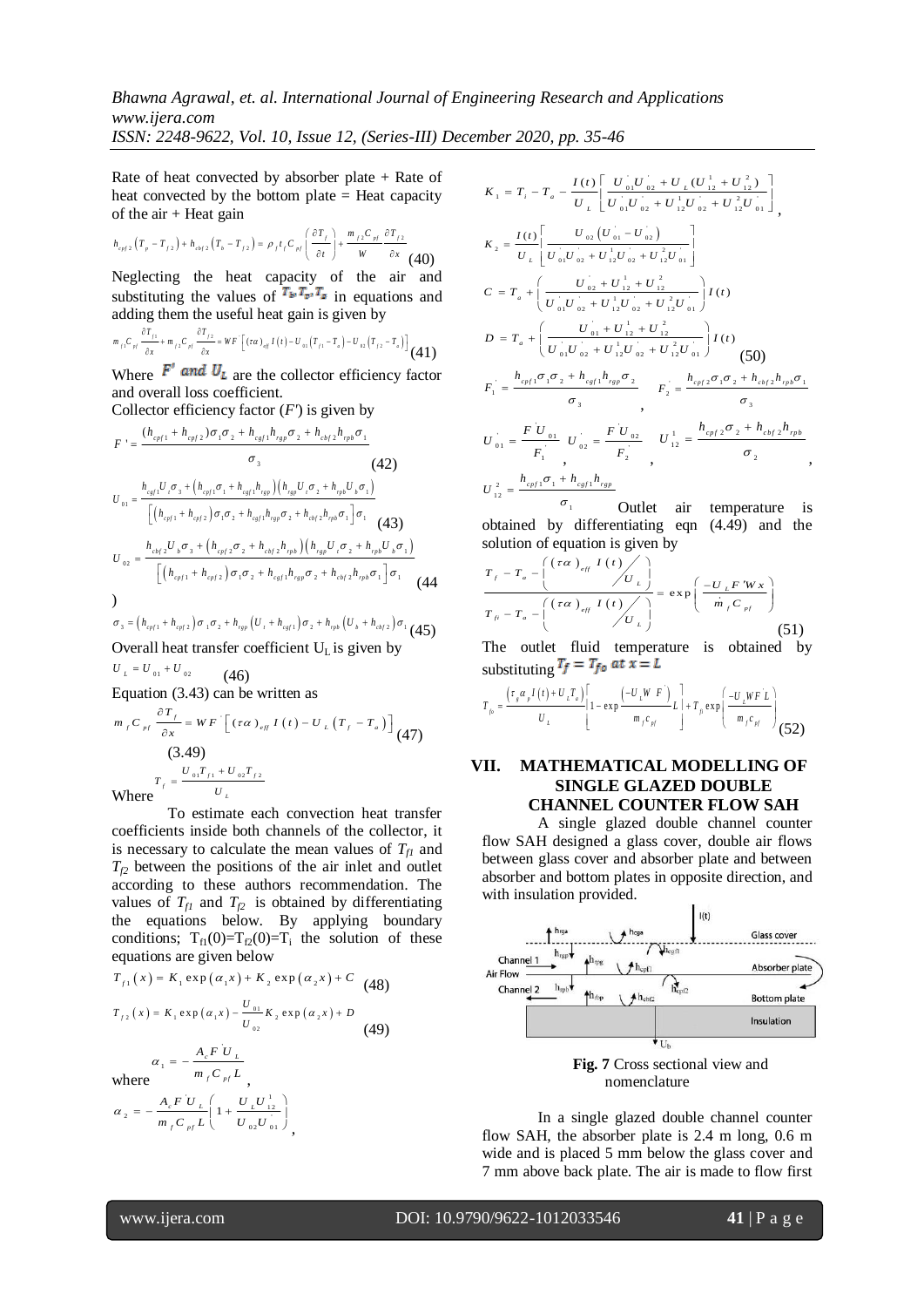through the 5 mm gap between the glass cover and the absorber plate and then directed to flow through the 7 mm gap between the absorber plate and the bottom plate. Thus, air flows in opposite directions through the channel. The effective area of absorber plate [13] exposed to solar radiation is  $1.44 \text{ m}^2$ . The system is inclined at an angle of 35º to the horizontal facing south.

Fig. 7 shows the cross-sectional view along with all necessary nomenclatures.

#### **7.1 Energy balance equation for Glass cover**

The energy balance equations for the glass cover can be written as:

Rate of heat absorbed by the Glass cover  $=$ Heat capacity of glass+ Rate of heat transfer from glass cover to the fluid by convection  $+$  Rate of heat transfer from the glass cover to the absorber plate by radiation+ Rate of heat loss to ambient air by convection and radiation<br> $d T_s$ <br> $d T_s$ <br> $d T_s$ <br> $d T_s$ 

$$
\alpha_{s} I(t) = m_{s} C_{ps} \left( \frac{dT_{s}}{dt} \right) + h_{cgt1} \left( T_{s} - T_{f1} \right) + h_{rsp} \left( T_{s} - T_{p} \right) + \left( h_{cse} + h_{rse} \right) \left( T_{s} - T_{a} \right)
$$
\n(53)

Neglecting the heat capacity of glass cover and simplifying eqn (3.54), the temperature of the glass cover is given by

$$
T_{g} = \frac{(h_{cga} + h_{rga})T_{a} + h_{cgf}T_{f1} + h_{rgp}T_{p}}{h_{cga} + h_{rga} + h_{cgf} + h_{rgp}}
$$
(54)

#### **7.2 Energy balance equation for back plate**

The energy balance equations for the back plate with insulation can be written as:

Rate of heat radiated from absorber plate = Bottom loss + Rate of heat convected by the plate to fluid in second channel

second channel  

$$
h_{\text{rpb}}(T_p - T_b) = U_b (T_b - T_a) + h_{\text{cbf 2}} (T_b - T_{\text{f 2}}) (55)
$$

The temperature of the back plate is given by

$$
T_b = \frac{U_b T_a + h_{cbf2} T_{f2} + h_{rb} T_p}{U_b + h_{cbf2} + h_{rbp}}
$$
(56)

#### **7.3 Energy balance equation for absorber plate**

The energy balance equations for the absorber plate can be written as:

Rate of heat absorbed by absorber plate  $+$  Rate of heat transfer from the glass cover to the absorber plate by radiation =Heat capacity of absorber plate +Rate of heat convected to the fluid in second channel by absorber plate+ Rate of heat radiated by absorber plate to the bottom plate  $+$  Rate of heat convected to the fluid in first channel by absorber plate

$$
\tau_{g} \alpha_{p} I(t) + h_{r_{gg}} \left( T_{g} - T_{p} \right) = m_{p} C_{pp} \left( \frac{dT_{p}}{dt} \right) + h_{cr12} (T_{p} - T_{f2}) + h_{r_{pb}} (T_{p} - T_{b}) + h_{cr11} \left( T_{p} - T_{f1} \right)
$$

(57)

Neglecting the heat capacity of absorber plate and substituting the values of  $T_g$  and  $T_h$  in equation above, the absorber plate temperature is given by  $I(t)\sigma_1\sigma_2 + (h_{\text{cyl}}\sigma_1 + h_{\text{cyl}}h_{\text{rgs}})\sigma_2T_{f1}$ 

$$
I(t)\sigma_{1}\sigma_{2} + (h_{c\rho/1}\sigma_{1} + h_{cgt1}h_{rgp})\sigma_{2}T_{f1}
$$
\n
$$
T_{p} = \frac{+(h_{c\rho/2}\sigma_{2} + h_{cbf2}h_{rpb})\sigma_{1}T_{f2} + (h_{rgp}(h_{cgs} + h_{rge})\sigma_{2} + h_{rpb}U_{b}\sigma_{1})T_{a}}{(h_{c\rho/1} + h_{c\rho/2})\sigma_{1}\sigma_{2} + h_{rpg}(h_{cgs} + h_{rgs} + h_{cgt1})\sigma_{2} + h_{rpb}(U_{b} + h_{cbf2})\sigma_{1}}
$$
\n(58)

Where  $\sigma_1 = h_{c_{g}a} + h_{r_{g}a} + h_{c_{g}f1} + h_{r_{g}p}$ ,  $\sigma_2 = U_b + h_{cbf2} + h_{rpb}$ 

#### **7.4 Energy balance equation for air flowing in first channel**

The energy balance equation for the air flowing through the duct can be written as:

Rate of heat convected by glass cover  $+$  Rate of heat convected by the absorber plate = Heat capacity of the air +Heat gain  $\left(\frac{T_f}{T}\right)$  *m<sub>f1</sub>C<sub>pf</sub>*  $\frac{\partial T}{\partial T}$  $\left(\frac{\partial T_f}{\partial T_f}\right)$   $\frac{m_{f1}C_{pf}}{m_{f2}C_{pf}} \frac{\partial T_{f1}}{\partial T_{f3}}$ 

$$
h_{\text{cyl}}\left(T_s - T_{f1}\right) + h_{\text{cyl}}\left(T_p - T_{f1}\right) = \rho_f t_f C_{\text{pl}}\left(\frac{\partial T_f}{\partial t}\right) + \frac{m_{f1}C_{\text{pl}}}{W} \frac{\partial T_{f1}}{\partial x}
$$
(59)

#### **7.5 Energy balance equation for air flowing in second** channel

The energy balance equation for the air flowing through the duct can be written as:

Rate of heat convected by absorber plate  $+$  Rate of heat convected by the bottom plate  $=$  Heat capacity of the air +Heat gain

of the air +Heat gain  
\n
$$
h_{\text{cyl2}}(T_p - T_{f2}) + h_{\text{cyl2}}(T_b - T_{f2}) = \rho_f t_f C_{\text{pl}} \left( \frac{\partial T_f}{\partial t} \right) + \frac{m_{f2} C_{\text{pl}}}{W} \frac{\partial T_{f2}}{\partial x}
$$
\n(60)

Neglecting the heat capacity of the air and substituting the values of  $T_b$ ,  $T_p$ ,  $T_g$  in equations and

adding them the useful heat gain is given by  
\n
$$
m_{f_1}C_{H} \frac{\partial T_{f_1}}{\partial x} + m_{f_2}C_{H} \frac{\partial T_{f_2}}{\partial x} = WF \left[ (\tau \alpha)_{H} I(t) - U_{01}(T_{f_1} - T_a) - U_{02}(T_{f_2} - T_a) \right]
$$
\n(61)

where  $F'$  and  $U_L$  are the collector efficiency factor and overall loss coefficient.

Collector efficiency factor 
$$
(F')
$$
 is given by  
\n
$$
F' = \frac{(h_{cpf1} + h_{cpf2})\sigma_1\sigma_2 + h_{cgf1}h_{rgp}\sigma_2 + h_{cbf2}h_{rpb}\sigma_1}{\sigma_3}
$$
\n(62)

$$
U_{01} = \frac{h_{cg1}U_{r}\sigma_{3} + (h_{cpf1}\sigma_{1} + h_{cg1}h_{rgp})(h_{rgp}U_{r}\sigma_{2} + h_{rpb}U_{b}\sigma_{1})}{[(h_{cpf1} + h_{cpf2})\sigma_{1}\sigma_{2} + h_{cg1}h_{rgp}\sigma_{2} + h_{cbf2}h_{rpb}\sigma_{1}]\sigma_{1}}
$$
\n(63)\n
$$
h_{cbf2}U_{b}\sigma_{3} + (h_{cpf2}\sigma_{2} + h_{cbf2}h_{rb})\left(h_{rgp}U_{r}\sigma_{2} + h_{rpb}U_{b}\sigma_{1}\right)
$$

$$
U_{02} = \frac{h_{cbf2}U_b \sigma_3 + (h_{cpf2} \sigma_2 + h_{cbf2}h_{rpb})(h_{rgp}U_r \sigma_2 + h_{rpb}U_b \sigma_1)}{[(h_{cpf1} + h_{cpf2}) \sigma_1 \sigma_2 + h_{cgf1}h_{rgp} \sigma_2 + h_{cbf2}h_{rpb} \sigma_1] \sigma_1}
$$
(64)

*Overall heat transfer coefficient*  $U_L$  *is given by*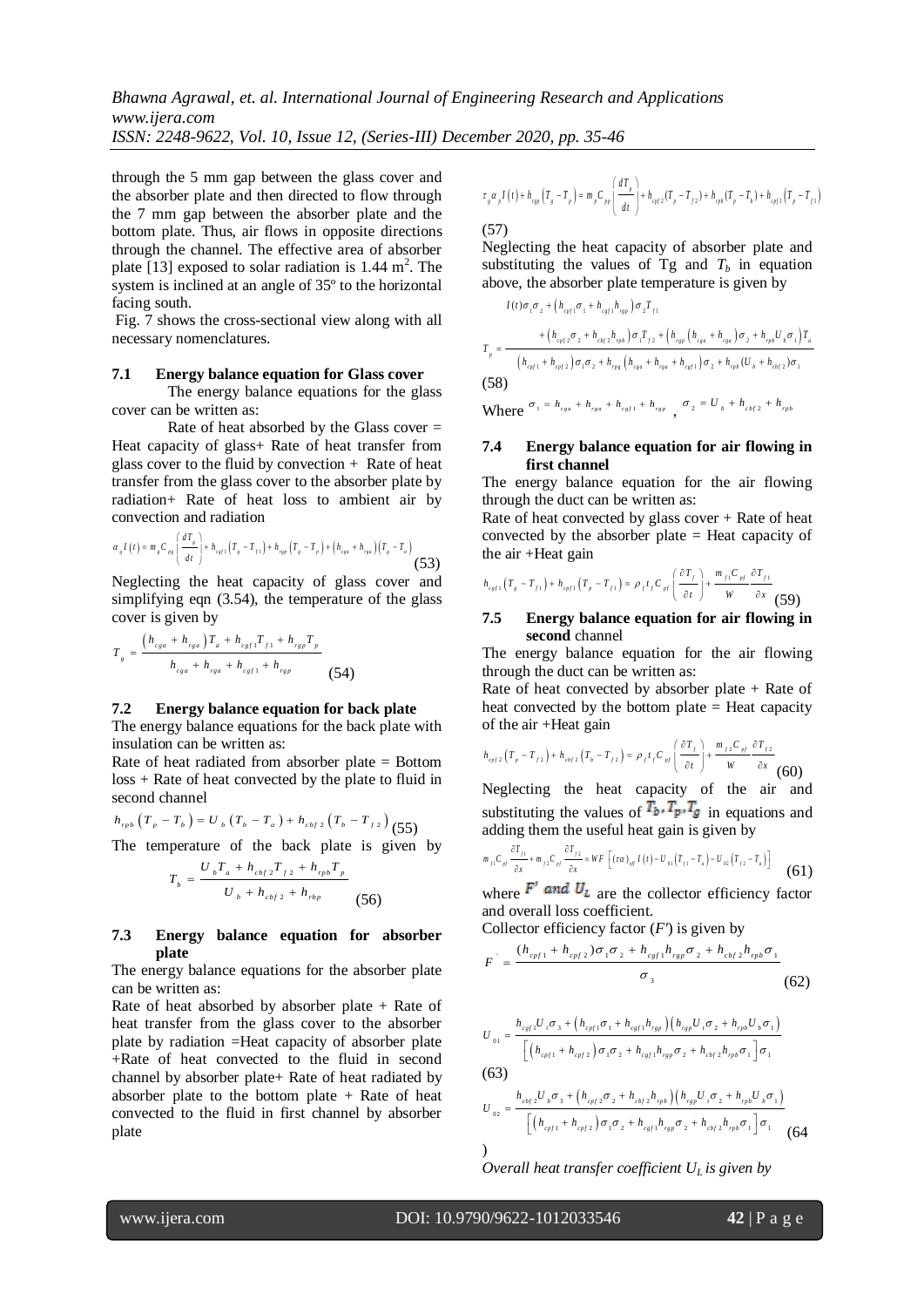,

 $U_L = U_{01} + U_{02}$  $(65)$ Eq (4.62) can be written as

Eq (4.62) can be written as  
\n
$$
m_{f}C_{pf} \frac{\partial T_{f}}{\partial x} = WF \left[ (\tau \alpha)_{eff} I(t) - U_{L}(T_{f} - T_{a}) \right]
$$
\n(66)  
\n(3.68)  
\n
$$
T_{f} = \frac{U_{01}T_{f1} + U_{02}T_{f2}}{U_{L}}
$$
\n(67)

To estimate each convection heat transfer coefficients inside both channels of the collector, it is necessary to calculate the mean values [14] of  $T_f$ and  $T_f2$  between the positions of the air inlet and outlet according to these authors recommendation. The values of  $T_f$  and  $T_f$  is obtained by differentiating the equations Fig

By applying the boundary conditions  $T_{\rm fl}$  (0) =T  $_{\rm fi}$  and T<sub>f1</sub>(L)=T<sub>f2</sub>(L) The solution of these equations are given below The solution of these equations are given bel<br>  $T_{f_1}(x) = K_1 K_3 \exp(\alpha_1 x) + K_2 K_4 \exp(\alpha_2 x) + C$  (68)  $T_{f2}(x) = K_1 \exp(\alpha_1 x) + K_2 \exp(\alpha_2 x) + D$  (68)<br> $T_{f2}(x) = K_1 \exp(\alpha_1 x) + K_2 \exp(\alpha_2 x) + D$  (69) where  $\sigma_1 = \frac{1 A_c F \, U_L}{2 m_f C_{pf} L} \left[ \frac{\left( U_{02} - U_{01} \right)}{U_L} + \sqrt{1 + \frac{4 U_{01} U_{12}^{\frac{1}{2}}}{U_L U_{01}}}\right]$  $\frac{1 A_c F U_L}{2 m_c C_{c} L} \left[ \frac{(U_{02} - U_{01})}{U_L} + \sqrt{1 + \frac{4 A_c}{U_{c}}} \right]$  $\frac{1}{c}$  *F*  $\frac{1}{L}$  $\int_{f} C_{pf} L$   $U_{L}$   $V_{L}$   $U_{L}$  $A_{c} F U_{L} \left[ (U_{02} - U_{01}) \right]$  $\alpha_1 = \frac{1 A_c F U_L}{2 m_f C_{pf} L} \left[ \frac{(U_{02} - U_{01})}{U_L} + \sqrt{1 + \frac{4 U_{01} U_{12}^{\frac{1}{2}}}{U_L U_{01}}} \right]$  $\left[\frac{(\frac{U_{02}}{02}-\frac{U_{01}}{01})}{U_L}+\sqrt{1+\frac{+U_{01}U_{12}}{U_LU_{01}}}\right],$  $\begin{bmatrix} u & \end{bmatrix} (u - u)$ 1  $A_c F U_L$   $\left[ (U_{02} - U_{01}) \right]$   $\left[ 4 \right]$  $A_{c} F U_{L} \left[ (U_{02} - U_{01}) \right]$   $\left[ 4U_{01}U \right]$  $\left[ (U_{02} - U_{01}) \right]$   $\left[ 4U_{01}U_{12}^{1} \right]$ 

$$
U_{\perp} = U_{u_1} + U_{u_2}
$$
\n
$$
U_{\perp} = U_{u_1} + U_{u_2}
$$
\n
$$
U_{\perp} = U_{u_1} + U_{u_2} + U_{u_1} + U_{u_2} + U_{u_2}
$$
\n
$$
U_{\perp} = U_{u_1} + U_{u_2} + U_{u_2}
$$
\n
$$
U_{\perp} = U_{u_1} + U_{u_2} + U_{u_2}
$$
\n
$$
U_{\perp} = U_{u_1} + U_{u_2} + U_{u_2}
$$
\n
$$
U_{\perp} = U_{u_1} + U_{u_2} + U_{u_2}
$$
\n
$$
U_{\perp} = U_{u_1} + U_{u_1} + U_{u_2}
$$
\n
$$
U_{\perp} = U_{u_1} + U_{u_1} + U_{u_2}
$$
\n
$$
U_{\perp} = U_{u_1} + U_{u_1} + U_{u_2}
$$
\n
$$
U_{\perp} = U_{u_1} + U_{u_2} + U_{u_1}
$$
\n
$$
U_{\perp} = U_{u_1} + U_{u_1} + U_{u_2} + U_{u_1}
$$
\n
$$
U_{\perp} = U_{u_1} + U_{u_1} + U_{u_1} + U_{u_1}
$$
\n
$$
U_{\perp} = U_{u_1} + U_{u_1} + U_{u_1} + U_{u_1}
$$
\n
$$
U_{\perp} = U_{u_1} + U_{u_1} + U_{u_1} + U_{u_1}
$$
\n
$$
U_{u_1} = U_{u_1} + U_{u_1} + U_{u_1} + U_{u_1}
$$
\n
$$
U_{u_1} = U_{u_1} + U_{u_1} + U_{u_1} + U_{u_1}
$$
\n
$$
U_{u_1} = U_{u_1} + U_{u_1} + U_{u_1} + U_{u_1}
$$
\n
$$
U_{u_1} = U_{u_1} + U_{u_1} + U_{u_1} + U_{u_1}
$$
\n
$$
U_{u_1} = U_{u_1} + U_{u_1
$$

$$
K_{3} = 1 + \frac{1F}{2F_{2}U_{12}^{2}} \left[ 1 - \frac{V_{02}(U_{02} + U_{12}^{1} + U_{12}^{2}) + (U_{01} - U_{02}^{1}) \frac{m_{f}C_{H}a_{1}}{W_{f}}}{V_{01}U_{02} + U_{12}^{1}U_{02} + U_{12}^{2}U_{01}} \right] I(t)
$$
\n
$$
K_{2} = \frac{-U_{12}^{2}(T_{t} - C) \left[ U_{02} - \frac{m_{f}C_{H}a_{1}}{W_{f}} \right] \exp(\alpha_{1}L)}{Y}
$$
\n
$$
K_{3} = 1 + \frac{1F U_{L}}{2F_{2}U_{12}^{2}} \left[ 1 - \sqrt{1 + \frac{4U_{01}U_{12}^{1}}{U_{L}U_{01}} \right] (76)
$$
\n
$$
K_{4} = 1 + \frac{1F U_{L}}{2F_{2}U_{12}^{2}} \left[ 1 + \sqrt{1 + \frac{4U_{01}U_{12}^{1}}{U_{L}U_{01}} \right] (77)
$$

The outlet air temperature is obtained by evaluating eqn (4.68) at  $x = 0$ 

 $T_{f0} = T_{f2}(0) = K_1 + K_2 + D$  (78)

#### **VIII. SIMULATION RESULTS**

Solar radiation data and variation in ambient air temperature for the Srinagar, India for eleven years were obtained from Indian Metrological Department (IMD) Pune. These data are classified into four climatic conditions depending upon the ratio of daily diffuse to daily global radiations and number of sunshine hour, namely: Type A; Type B; Type C and Type D, Type a: The clear days (blue sky), the ratio of daily diffuse to daily global irradiation is less than or equal to 0.25 and number of sunshine hour is greater than or equal to 9 hours. Type b: The Hazy days (fully), the ratio of daily diffuse to daily global irradiation between 0.25-0.50 and number of sunshine hour is between 7 to 9 hours. Type c: The Hazy and cloudy (partially) days, the ratio of daily diffuse to daily global irradiation between 0.50-0.75 and number of sunshine hour is between 5 to 7 hours. Type d: The cloudy days (fully, the ratio of daily diffuse to daily global irradiation is more than or equal to 0.75 and number of sunshine hour is less than or equal to 5 hours**.**

The classified solar radiation and climatic condition data, were used to compare the five different configurations of SAH.



Fig.8 Hourly variations in temp of air for weather condition of type A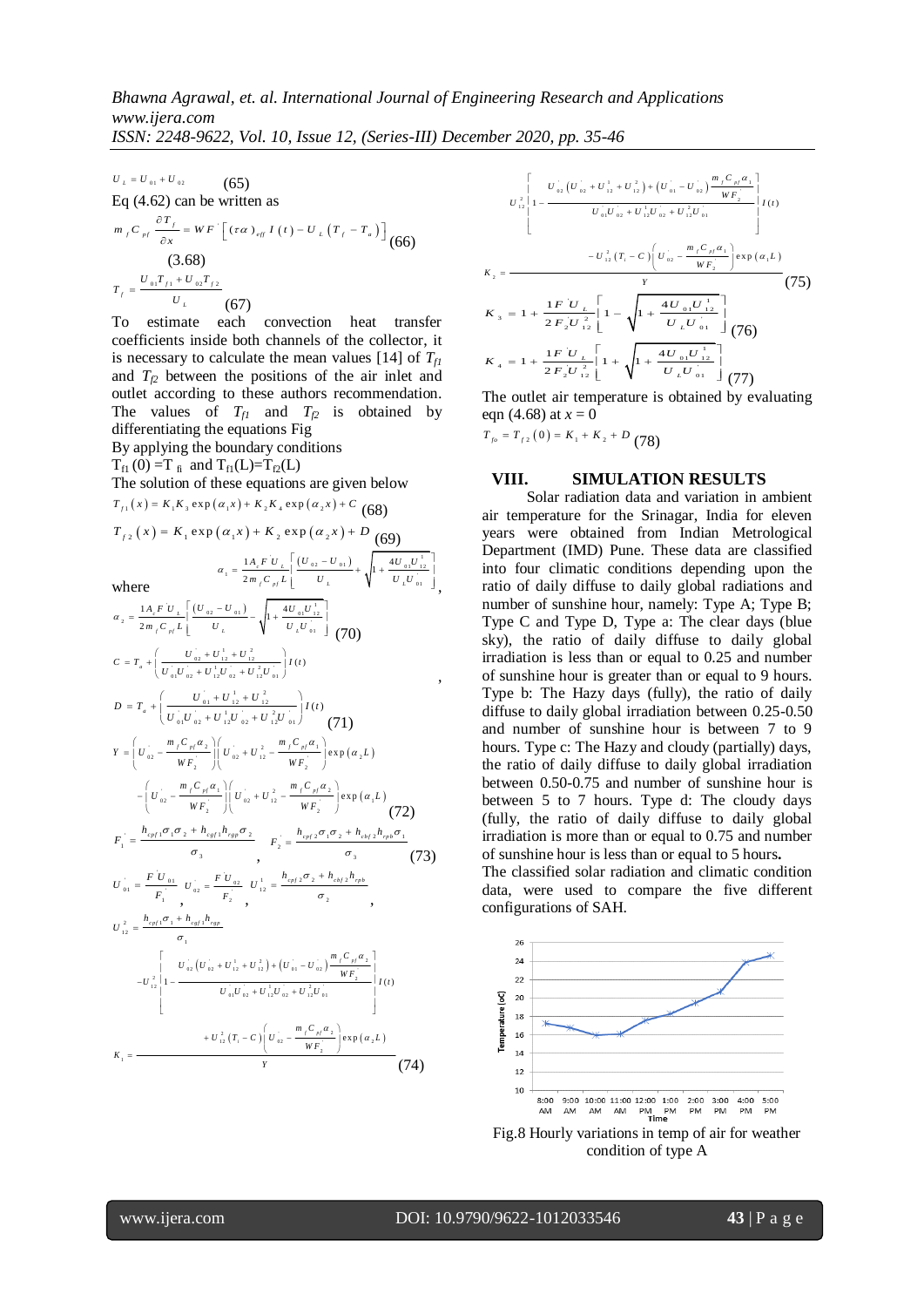

Fig. 9 Hourly variation of solar radiation for weather condition of type A

Fig 8 shows the hourly variation of ambient air temperature of the Srinagar for a typical day of weather condition of type A for the month of May. There is gradual increase in the temperature of ambient air from morning till evening.

Fig 9 shows the hourly variation of solar radiation for a typical day of type A for the month of May.

Solar radiation intensity is less in the morning that increase gradually till noon and again decrease from noon to evening.



Fig. 10 Hourly variation of outlet temperature

Fig 10 shows the hourly variation of air temperature at the outlet for different geometries of solar air heater, namely  $UG =$  transpired SAH;  $SG = single$  glazed SAH;  $DG = double$  glazed single channel SAH;  $PF = single$  glazed double channel parallel flow SAH; CF = single glazed double channel counter flow SAH, in weather conditions of Type A and month May. Outlet temperature increases gradually from morning till noon and the maximum value of outlet temperature is obtained during the time period 12:00 PM – 1:00 PM. This is due to the maximum solar radiations are absorbed during this time period increasing the temperature of absorber plate and thus the temperature of air flowing inside the duct. It is also observed that average flow velocity through the duct as 2.5 m/s, the outlet temperature for counter flow

SAH is maximum at the noon and attains a value of 115°C, parallel flow SAH attains a maximum temperature of 79°C followed by double glazed SAH, single glazed SAH and transpired SAH.



Fig 11 shows the effect of air mass flow rate through duct on the outlet air temperature. It is found that for the counter flow SAH the outlet air temperature is nearly 114°C at the mass flow rate of 0.005 kg/s and falls to 74°C at the mass flow rate of 0.009 kg/s. Similarly, for the other geometric of the SAH, the outlet air temperature is highest in case of low mass flow rate of air and drops gradually with increase in the mass flow rate of air through the duct. This is owing to air entering the duct has relatively longer time to remain in contact with the surface wall.

Fig 12 shows the top loss for different geometries of SAH. Top loss is highest for transpired SAH compared to other geometries owing to absence of greenhouse effect and therefore the performance is very poor.



Figure 12 Top loss for different type of SAH

It increases linearly with the increase in the intensity of the solar radiation. Glazing reduces the top loss (single flow and double flow) significantly. For the double glazed SAH the top loss is minimum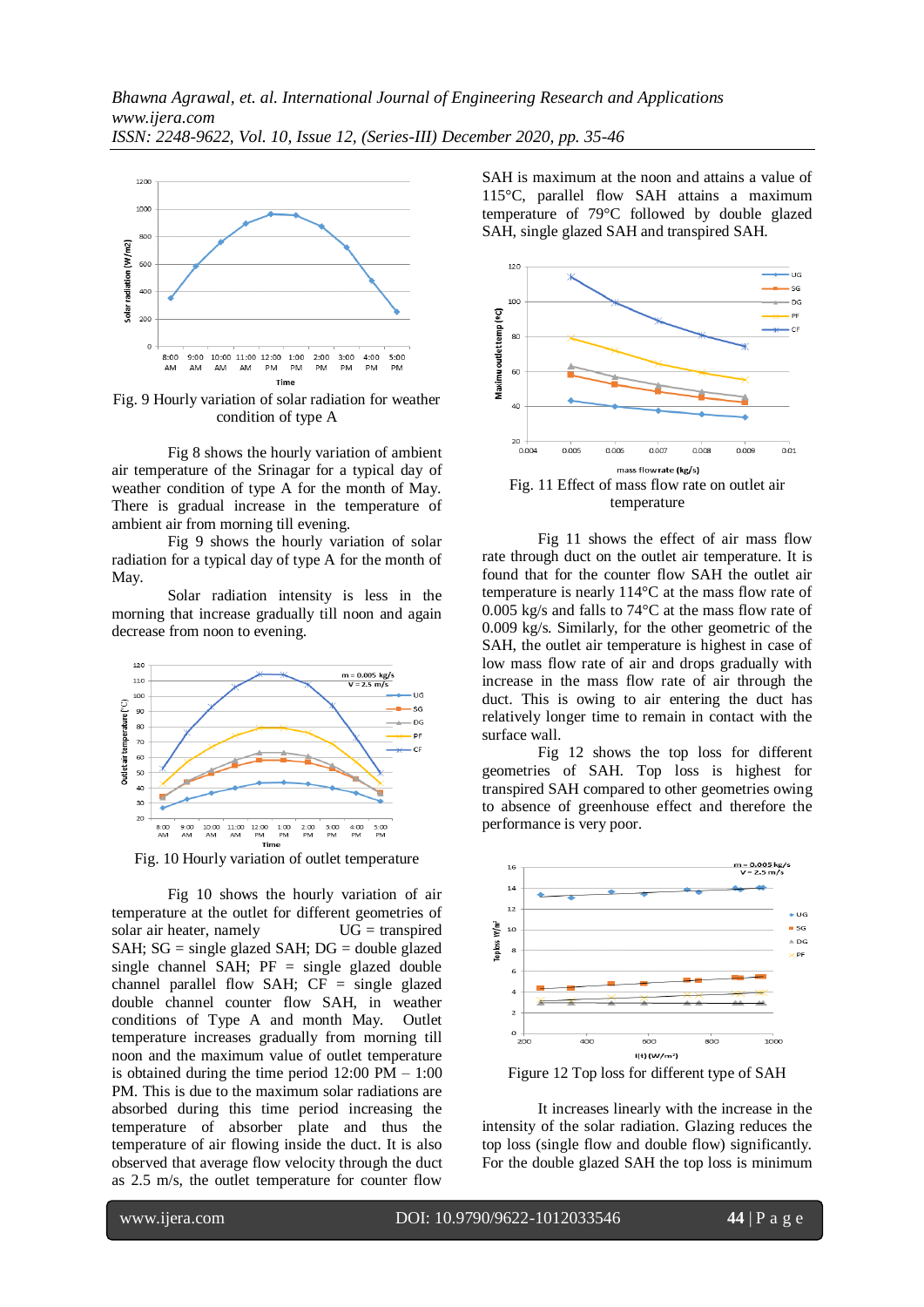and do not have significant change with the intensity of the solar radiation.



Figure 13 Effect of mass flow rate on useful heat gain

Fig 13 shows the effect of air mass flow rate through duct on the useful heat gain. It is being observed that with an increase in mass flow rate from 0.005 kg/s  $-$  0.009 kg/s the useful heat gain for all geometries of SAH also increases. The heat gain is directly proportional to the mass flow rate. It is maximum for the counter flow SAH and is least for transpired solar air heater.



Fig 14 Efficiency variation with mass flow rate



Fig 15 Annual Heat gain

Fig 14 shows the effect of air mass flow rate through duct over the efficiency of SAH. The efficiency of the SAH is directly proportional to mass flow rate. The thermal efficiency is maximum for the counter flow SAH, which ranges from 35 to 37%. It is minimum around 10% for the transpired SAH. For the other geometries it varies between the counter flow SAH and transpired SAH, 14-18% for single glazed SAH, 29-32% for double glazed and 22-24% for paraller flow SAH.

Fig 15 shows the effect of air mass flow rate through duct over the heat gain under different climatic conditions of the year. The useful heat gain increases is highest in the clear days of summer month particularly in the month of April-May and lowest in the cloudy days of winter month particularly in the month of December. It is further observed that the highest heat gain is for the counter flow arrangement, followed by double glazed arrangement.



Figure 16 Useful Heat gain for different geometry of solar air heater

Fig 16 shows the annual useful heat gain for different geometries of solar air heaters. The annual heat gain for transpired SAH, single glazed SAH, double glazed SAH, parallel flow SAH and counter flow SAH are 950  $MJ/m^2$ , 1590  $MJ/m^2$ , 2920 MJ/m<sup>2</sup>, 2380 MJ/m<sup>2</sup> and 3480 MJ/m<sup>2</sup> respectively. Thus the best configuration is the single glazed solar heater with counter flow arrangement.

#### **IX. CONCLUSIONS**

The efficiency and net useful heat gain for the flat plate SAH were investigated using empirical correlations. Annual heat gain for transpired SAH, single glazed SAH, double glazed SAH, parallel flow SAH and counter flow SAH are 950 MJ/m<sup>2</sup>, 1590 MJ/m<sup>2</sup>, 2920 MJ/m<sup>2</sup>, 2380 MJ/m<sup>2</sup> and 3480  $MJ/m<sup>2</sup>$ respectively. Thermal efficiency for transpired SAH, single glazed SAH, double glazed SAH, parallel flow SAH and counter flow SAH are 8-10%, 14-18%, 29-32%, 22-24% and 34-38% respectively. Methods adopted to reduce the top loss coefficient will result in higher useful heat gain and efficiency of the system. Therefore transpired SAH has lowest heat gain and efficiency whereas double glazed has relatively higher heat gain. Mass flow rate also plays significant role in performance of solar air heater. Increasing the mass flow rate increases the useful heat gain and efficiency of the